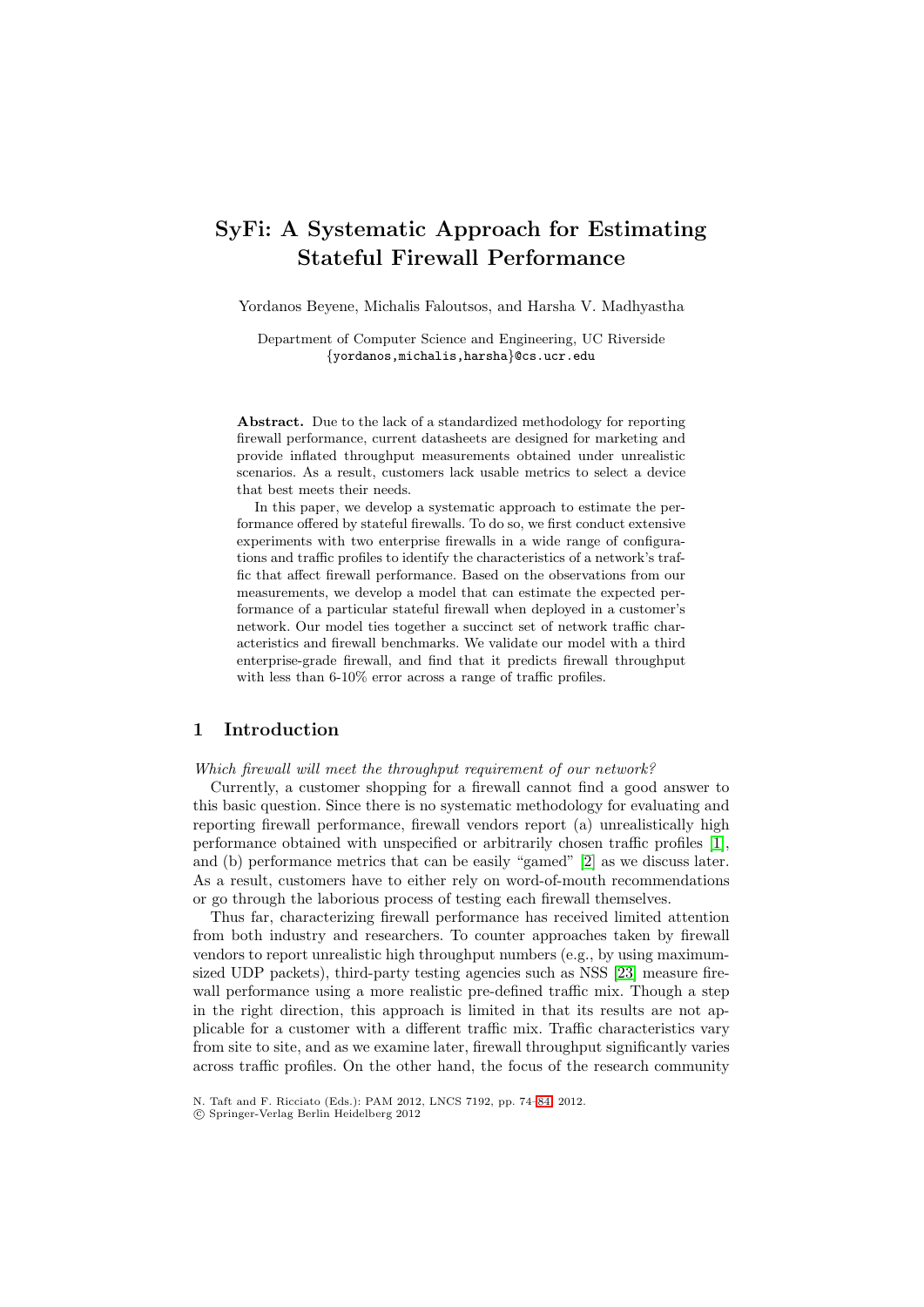<span id="page-1-0"></span>

Fig. 1. Variation in maximum throughput Fig. 2. Effect of the number of active con-<br>excess fromalls on different traffic profiles current sessions on maximum packet rate across firewalls on different traffic profiles current sessions on maximum packet rate

has mainly been on improving firewall performance by optimizing the firewall rule set [\[7](#page-9-3)[,12](#page-10-1)[,17\]](#page-10-2), detecting firewall rule conflicts [\[18](#page-10-3)[,9](#page-9-4)[,8\]](#page-9-5), and developing firewall architectures that make firewalls efficient and prevent such rule conflict errors from occurring [\[16](#page-10-4)[,15](#page-10-5)[,19](#page-10-6)[,20\]](#page-10-7).

Our goal instead is to develop a meaningful way to characterize the performance of stateful firewalls. Our approach is motivated by the observation that the performance a customer can expect from a firewall depends on characteristics of both network traffic at the customer's site and the firewall's hardware and software. For example, Figure [1](#page-1-0) shows the throughput obtained with three enterprise-grade firewalls with three different traffic profiles. We see that the choice of the best firewall depends on the traffic profile, and there is no firewall that performs best in all cases.

In this paper, we first experiment with two enterprise firewalls to determine the characteristics of network traffic that impact their performance. We find that packet sizes and the number of active firewall sessions have minimal impact on the firewall's performance. On the other hand, our measurements show that the protocol and packet type make a significant difference; both firewalls incur much higher processing overhead with 1) TCP packets as compared to UDP, and 2) packets that create new sessions on the firewall compared to data packets that belong to an existing session.

We use these observations to develop a simple model of stateful firewall performance. Our model ties together two inputs—1) a profile of the traffic at the customer's network, and 2) computational costs incurred by a firewall on different types of packets. We prescribe the format for the first input based on our observations of the resource requirements imposed on firewalls by different types of packets. We believe firewall vendors should be specifying the latter input in their datasheets.

We validate our model with a third firewall, different from the two used to derive our model. We apply our model to a range of traffic profiles and find that in each case, our model's estimate of the throughput is within 6% of measured values. We also evaluate our model's ability to predict the firewall's performance when subjected to a SYN flood attack, and here too, its throughput estimates are within a 10% error across traffic profiles.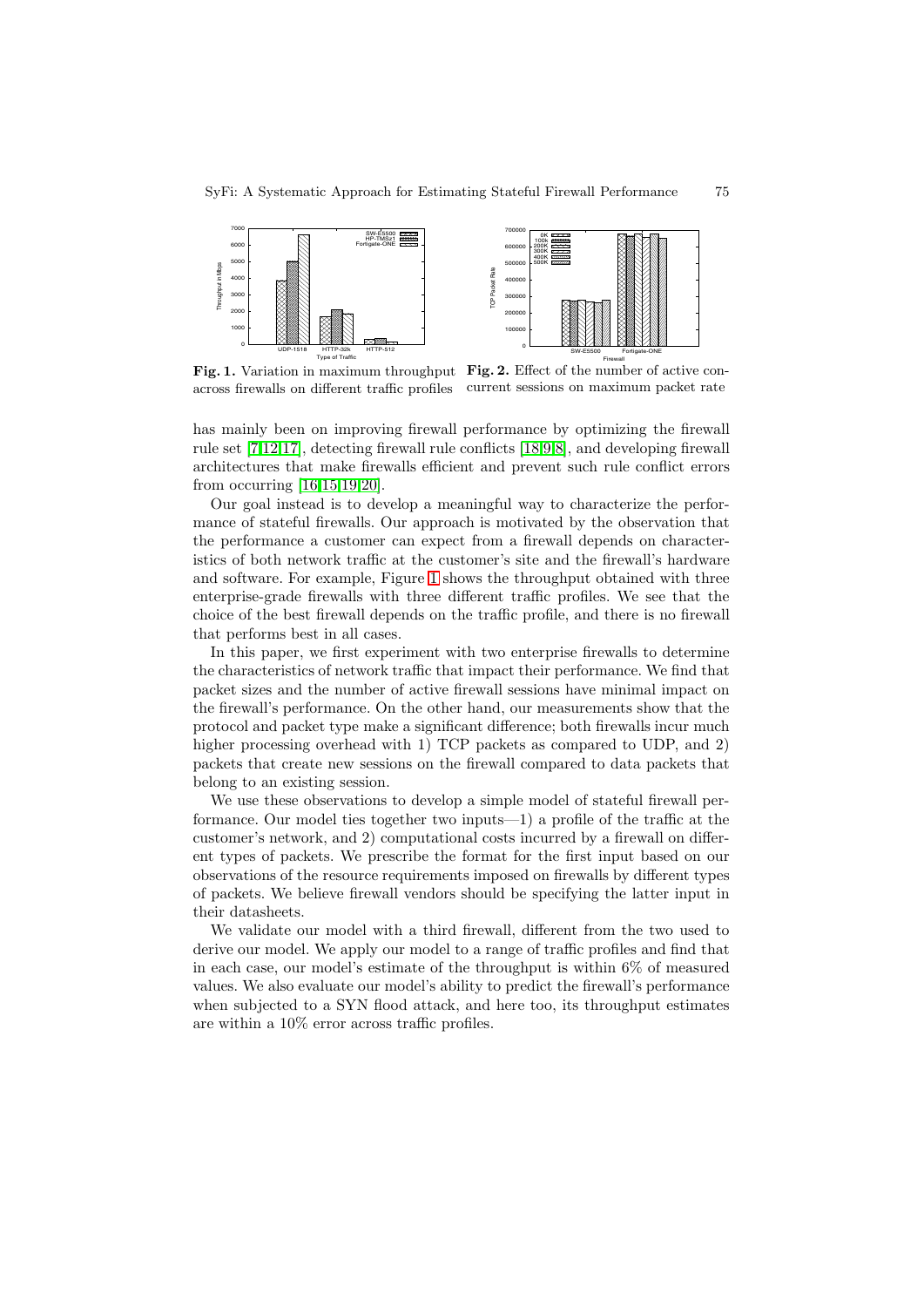# <span id="page-2-0"></span>**2 Understanding Firewall Performance**

In this section, we provide a brief background on stateful firewalls and then describe our measurement-based approach to characterize them.

**Background:** A stateful firewall secures a private network by keeping track of flows and enforcing security policies. We use the term flow (interchangeably with session) in its commonly used sense—a stream of packets with the same five tuple: source and destination IP address, source and destination port, and protocol type. A stateful firewall inspects all incoming and outgoing packets and decides to discard or accept a packet based on the sequence of rules in the firewall rule set and its session table. A packet that belongs to a new session is allowed to enter the network if permitted by the firewall rule set, whereas packets corresponding to previously established sessions are let through by looking up the session table.

**Measurement-driven characterization.** Here, we examine which factors affect the performance of a stateful firewall in practice. We conduct focused experiments for each factor in isolation on two commercial enterprise-level firewalls: (a) SonicWall E5500 [\[6\]](#page-9-6), and (b) Fortinet Fortigate-ONE [\[3\]](#page-9-7). Though both devices come with additional security features such as intrusion detection, here we focus on one of the common deployment scenarios for these devices where they are configured to run as a stateful firewall. This reflects the current status quo in which most customers rely on separate application-aware filtering devices to sit behind stateful firewalls [\[5\]](#page-9-8), rather than bundling both features on the same device. Note that the devices are not selected based on cost or hardware specification, and hence the purpose of this study is not to compare the firewalls, but rather to ensure that our observations are not unique to any one firewall.

*Traffic generator:* We use the traffic generation tool from BreakingPoint Systems (BPS) [\[10\]](#page-9-9) to generate synthetic traffic for our experiments. BPS is a powerful test tool used to measure and analyze the performance, security, and stability of network devices. The BPS version that we use can generate up to 30 million simultaneous sessions, 1.5 million sessions per second, and 16 Gbps of stateful blended application traffic with over 130 application protocols, sufficient to stress-test all the firewalls we considered. It provided us enormous flexibility to simulate conditions needed to characterize the products.

Test setup: In our experiments, we used eight 1 Gbps interfaces on each firewall, matched in pairs as input and output. Our aggregate maximum rate of 8 Gbps sufficed to reach the processing capacity of either firewall. Our test traffic generator serves as the source and destination for all generated flows, and keeps track of the number of transmitted and received packets and reports packet drops. We adopt the industry-wide convention to calculate the performance as the sum of the packets and bytes across all interfaces, irrespective of their direction (i.e. from inside the network going outside or vice versa). Though a firewall's performance can be affected by its rule set (ACL) size, given the operation on an ACL (it only affects the first packet of every flow) and the optimizations that one can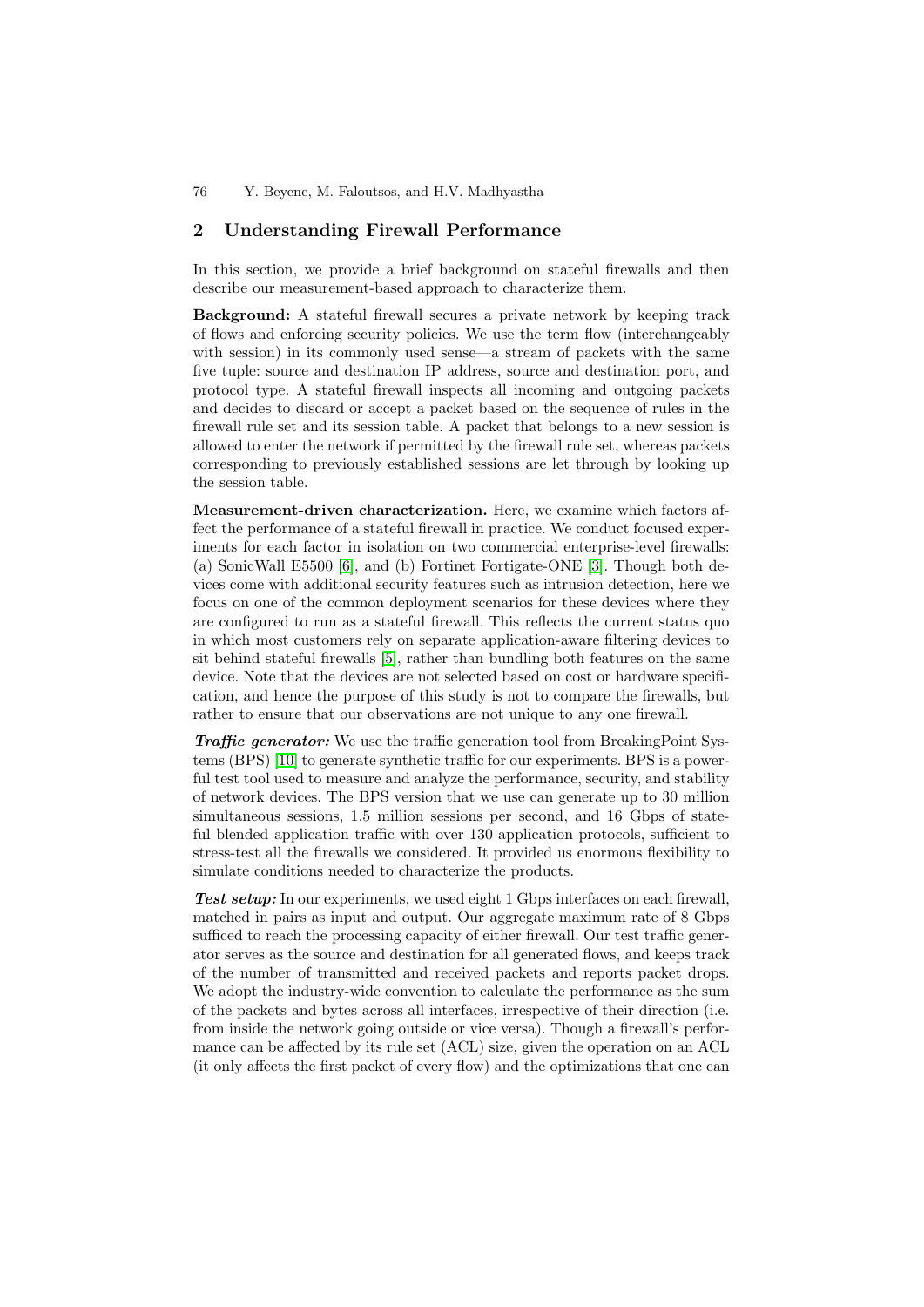<span id="page-3-0"></span>

<span id="page-3-1"></span>**Fig. 3.** Maximum packet rate with different packet sizes

perform on these rules (e.g., reordering of rules) to lower the number of ACL hits, we isolate the performance of the firewall from the ACL as a first order of approximation. We do a separate series of experiments in Section [4](#page-6-0) to identify the effect that the firewall's ruleset has on its performance.

**Impact of concurrent sessions.** First, we investigate whether the number of concurrently active firewall sessions affects a firewall's performance. To study this, we introduce a set of *background* sessions; these are flows on which we do not send any packets once they are setup. These flows occupy space in the firewall's session table without adding traffic flowing through the firewall. We ensure that the session timeout on the firewall is long enough that these background sessions do not expire early. In addition, we have *regular* sessions on which we do send packets after they are created.

In each test, we start with one flow that sends 10,000 packets/second, and every 60 seconds we add a new flow that sends 10,000 packets/sec. Note that every flow stays active until the experiment stops, so the number of packets increases every 60 seconds. We need to add new flows to increase packet rate because our traffic generating tool can at most generate 10,000 packets/sec per flow. We stop creating more flows when the device can handle no more load, i.e., when we see an onset of persistence packet drops, and record the maximum packet rate that the firewall can handle. We found that the specific numbers used here (1 flow every 60 seconds, 10k packets/sec/flow) provide enough granularity and time for the system to stabilize and allows us to detect the point of load saturation with reasonable accuracy.

We measured the maximum packet rate as above with the creation of the background sessions and the regular sessions interspersed, with the background sessions created first, and with the background sessions created last to capture the performance impact of the order in which sessions are created. In each case, we experimented with varying number of background sessions ranging from 0 to 500K in increments of 100K. In all cases, as shown in Figure [2,](#page-1-0) we found that the number of active sessions in the firewall table had minimal impact on the maximum packet rate on either device.

**Impact of packet size on packet rate.** Next, we measure the impact of packet size on firewall performance. We vary the packet size across 64, 256, 512,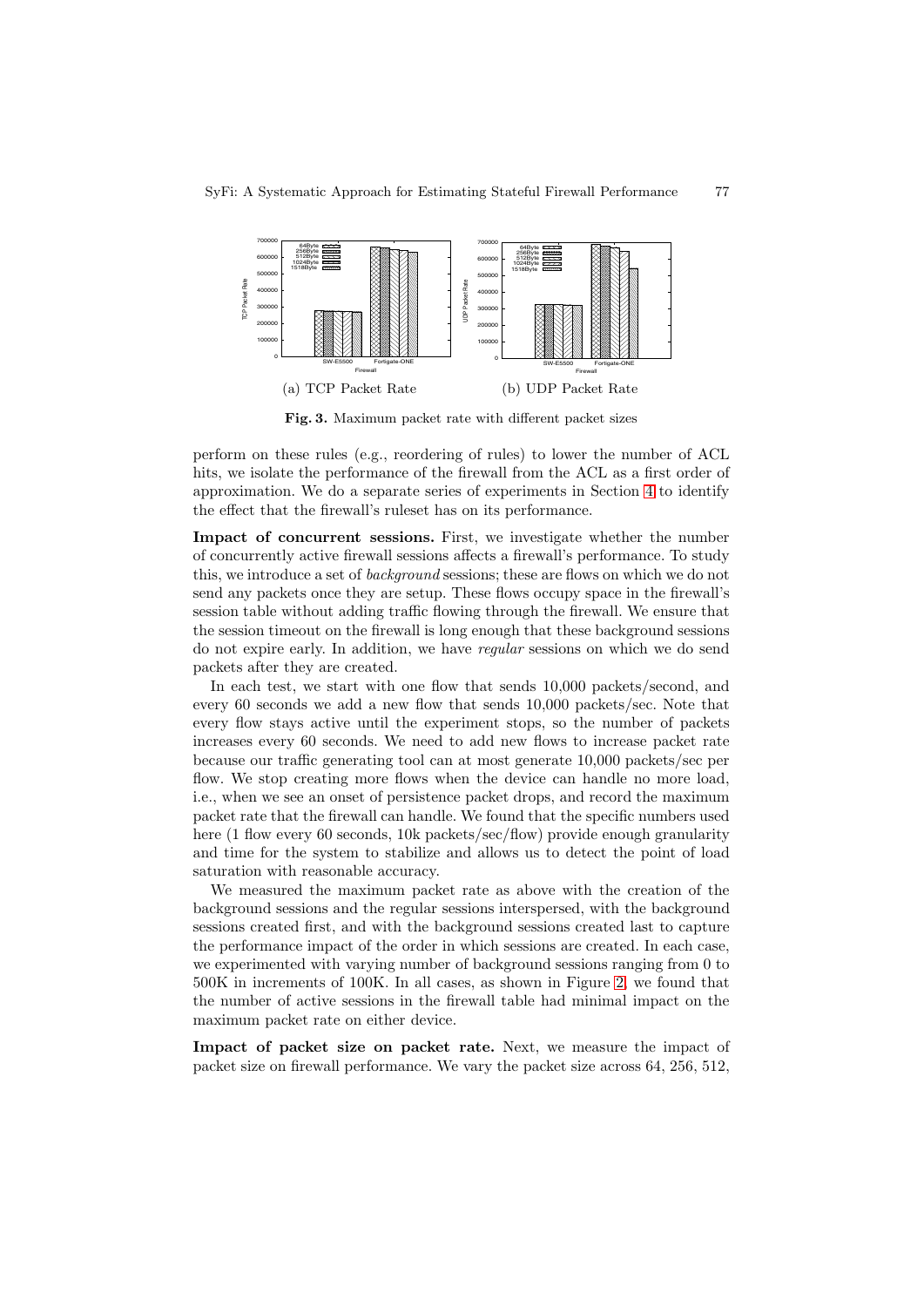<span id="page-4-0"></span>



<span id="page-4-1"></span>**Fig. 4.** Session rate versus packet rate

1024 and 1518 bytes, and in each case, measure the maximum packet rate as above. Figures [3a](#page-3-0) and [3b](#page-3-1) illustrate the maximum packet rates for TCP and UDP packets. Both figures show that packet size has negligible impact; the maximum packet rate declines by less than 3% for TCP and by less than 5% for UDP when packet size increases from 64 bytes to 1518 bytes. Thus, packet size has minimal impact on packet rate; *a firewall vendor can inflate the throughput in bytes/second by using the maximum packet size possible*.

We also note that though our approach is agnostic to the specific bottleneck resource as it treats the firewall as a black box, we observed the CPU to be the bottleneck in all cases and packet loss occurred when CPU utilization reached nearly 100%. We observed an isolated incident with Fortigate-ONE where maximum packet rate with UDP drops by nearly 20% when the packet size is 1518 bytes. This could be due to an implementation inefficiency in the tested firmware version.

**Cost of creating a session.** We next compare the overhead of processing packets that create sessions on the firewall with that of processing subsequent packets that belong to an active session. We do this by computing the maximum session rate as described next and comparing it with the previously measured maximum packet rates. We begin by creating 5K new flows every second and increase the rate by 1K flows every 60 seconds until the firewall resources are exhausted and we start observing persistent packet drops. Thus, the firewall establishes 5K new sessions every second in the first cycle, 6K new sessions every second in the second cycle, and so on. For every flow, we stop sending packets after it is created. We also lowered the session timeout on the firewall to force it to flush sessions regularly; packet loss is thus caused due to the firewall's resource limitation, and not because the session table is full. We record the maximum session rate as the maximum rate of session creation reached before we start observing packet drops.

Figures [4a](#page-4-0) and [4b](#page-4-1) compare the maximum session rates and packet rates for UDP and TCP. The large difference between the session and packet rates is indicative of the much higher cost of establishing a session compared to processing subsequent packets. Though the extent of variation between creating sessions and processing subsequent packets varies across the two firewalls, this is to be expected since each firewall runs its own proprietary software.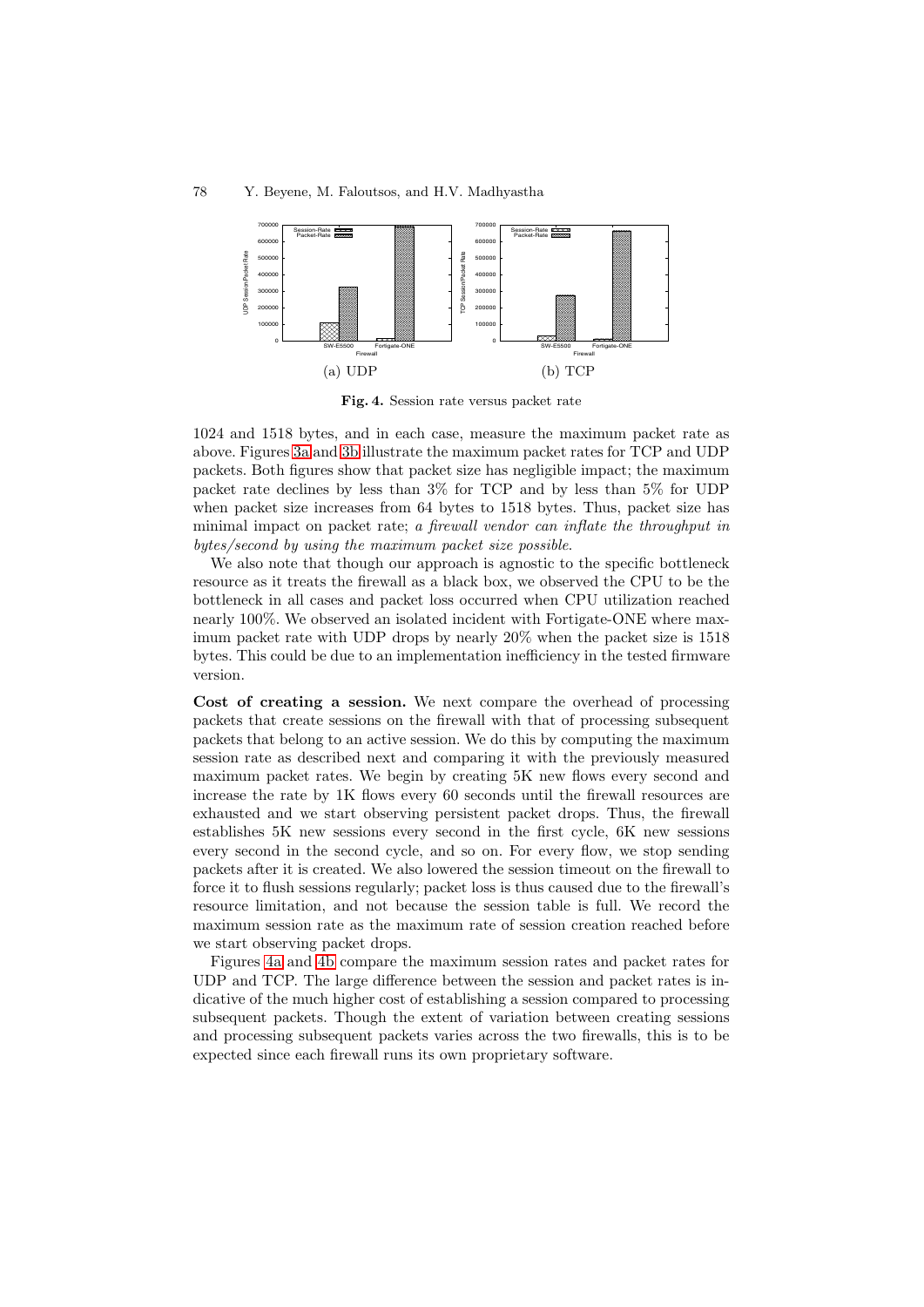**Impact of transport protocol.** We make two other observations from our measurements of maximum packet and session rates. First, we see that establishing a TCP session is more expensive than a UDP session. Second, we find that processing a TCP data packet is more expensive than a subsequent UDP packet. These findings show that packet processing costs depend on the transport protocol of packets.

Finally, we varied application level properties, such as the generating application or sender and receiver port numbers, but we observed no significant performance impact. Note that the application type may have significant impact for security devices that inspect payload which is beyond the scope of this paper.

## <span id="page-5-1"></span>**3 SyFi: Model for Firewall Performance**

Based on the insights from our measurements, we develop a systematic approach for estimating the performance of any stateful firewall. As summarized in Figure [5,](#page-6-1) given a firewall and a traffic profile as input, our model outputs the maximum throughput that the firewall can sustain.

**Traffic profile.** First, our model represents any input traffic profile as the mix of four packet types, which we denote with  $T_t$ ,  $t = 1, 2, 3, 4$ . These four packet types are: a) packets associated with establishing TCP sessions (TCP SYN packets), (b) TCP data packets, (b) the first packets of a UDP flow, and (d) the subsequent packets of a UDP flow  $1$ . Thus, we represent a traffic profile with the probability  $P_t$  that a packet of type  $T_t$  is seen. These probabilities can be directly computed from a traffic trace gathered at the target network. There may be some challenges in isolating UDP packets that create sessions from those that belong to an existing session as firewalls clear sessions that have been inactive for longer than the firewall time-out. The subtle but reasonable assumption that can be made is to consider flow with inter-packet intervals longer than firewall time-outas the beginning of a new flow. On the other hand, if the traffic description is in terms of the application layer (e.g., 80% HTTP and 20% FTP), it is straightforward to calculate the probabilities if (a) the fraction of flows per application, and (b) the average number of packets per flow is known.

**Firewall profile.** Second, based on the measurements we described in Section [2,](#page-2-0) we measure the overhead or cost of each packet type  $T_t$ , denoted as  $C_t$ . In our case, we use the CPU utilization associated with processing each packet type as the cost, but more generally, this is the utilization of the firewall bottleneck. We compute the cost  $C_t$  for each of the four packet types  $T_t$  as  $\frac{1}{Max_t}$ , where  $Max_t$  is the maximum rate measured using the steps described in Section [2.](#page-2-0) Though this step of characterizing costs is resource intensive, it needs to be performed only once for each firewall device and the measurements can be reused across all traffic scenarios. Recall that packet sizes, firewall session table size, and application level protocol type were seen to have minimal effect on performance.

<span id="page-5-0"></span>We focus on UDP and TCP packets as they account for over 95% of Internet traffic [\[25\]](#page-10-8), but the model can be extended to include packets such as ICMP.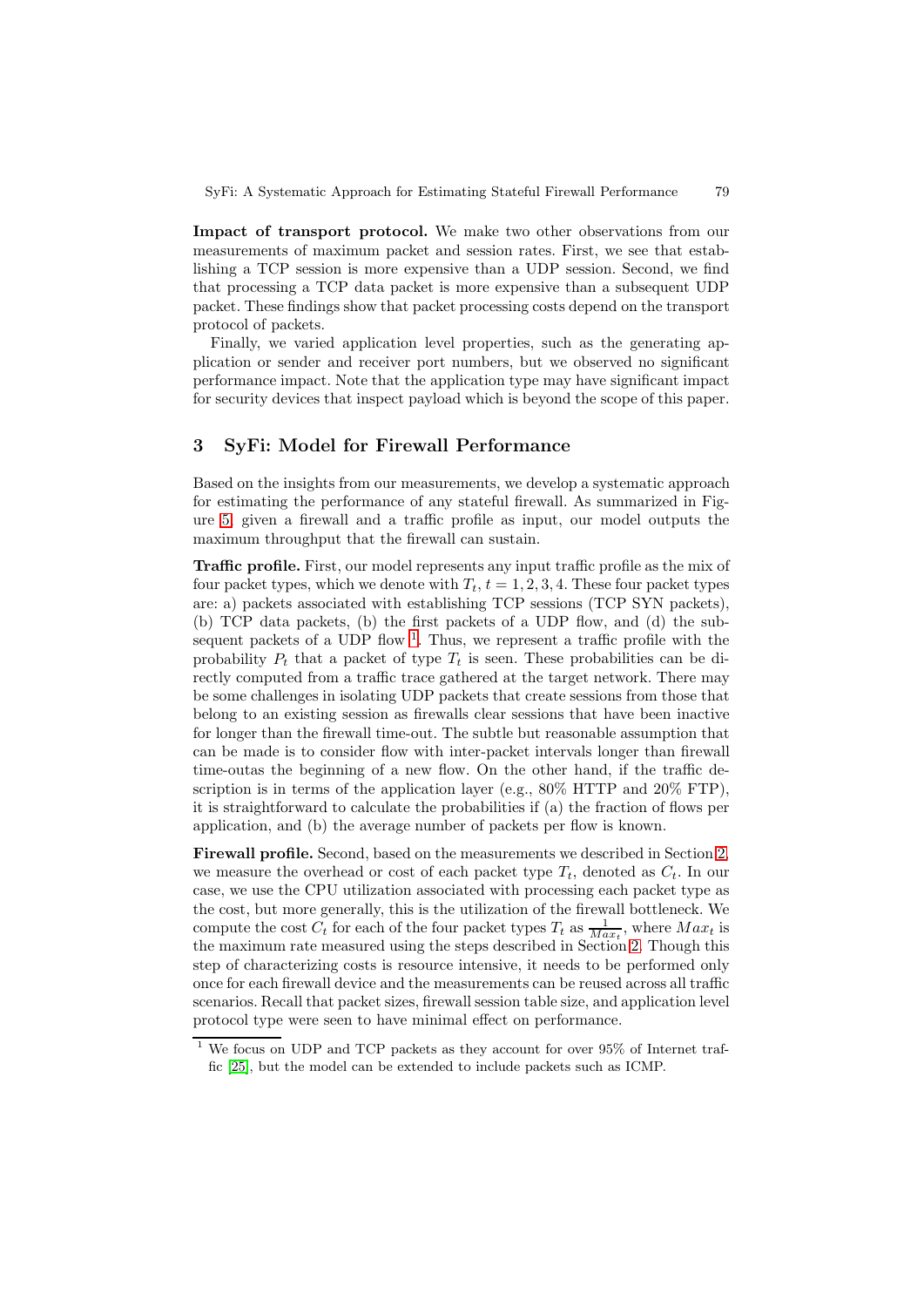#### <span id="page-6-1"></span>80 Y. Beyene, M. Faloutsos, and H.V. Madhyastha



**Fig. 5.** Systematic Firewall Throughput Approach

#### **3.1 Analytical Model**

Finally, we calculate the expected throughput of the firewall on the input traffic profile in terms of packets per second, which we denote by *N*. Given the probability  $P_t$  and the cost  $C_t$  for each of the four packet types, we compute the cost (CPU utilization) for *N* packets per second as follows.

$$
CPU = N \times \sum_{t=1}^{4} (C_t \times P_t)
$$
\n<sup>(1)</sup>

The maximum number of packets occurs when the CPU is fully utilized, i.e., when CPU utilization is  $1 (= 100\%)$ . Thus, we compute the maximum number of packets per second as follows.

$$
N = \frac{1}{\sum_{t=1}^{4} (C_t \times P_t)}
$$
\n(2)

Though the final equation that lies at the heart of our model may appear simple, note that the simplicity of the model stems from our experimental observations, before which how to estimate a firewall's performance was unclear. For example, the facts that packet size and number of concurrent sessions have minimal impact on performance are key observations that enables our approach to be simple, yet highly accurate (as we show later in Section [4\)](#page-6-0).

Once we have the firewall performance in packets per second, it is straightforward to calculate the throughput in any metric that the user prefers. For example, the Traffic Translator II in our approach can be used to compute firewall throughput in bytes per second, as long as average packet size is available.

## <span id="page-6-0"></span>**4 Validation of the Model**

In this section, we validate the accuracy of our model by comparing its predictions with actual measurements. We perform this validation when using the model in two scenarios—1) to estimate a firewall's performance on normal traffic, and 2) to estimate a firewall's performance when under a SYN flood attack.

In the first part of our validation, we present here results from the HP TM-Szl firewall [\[4\]](#page-9-10)—a different device from the ones we used to develop our model in Sections [2](#page-2-0) and [3;](#page-5-1) we measure packet processing costs using the mechanism described in Section [2](#page-2-0) for the four types of packets considered in our model.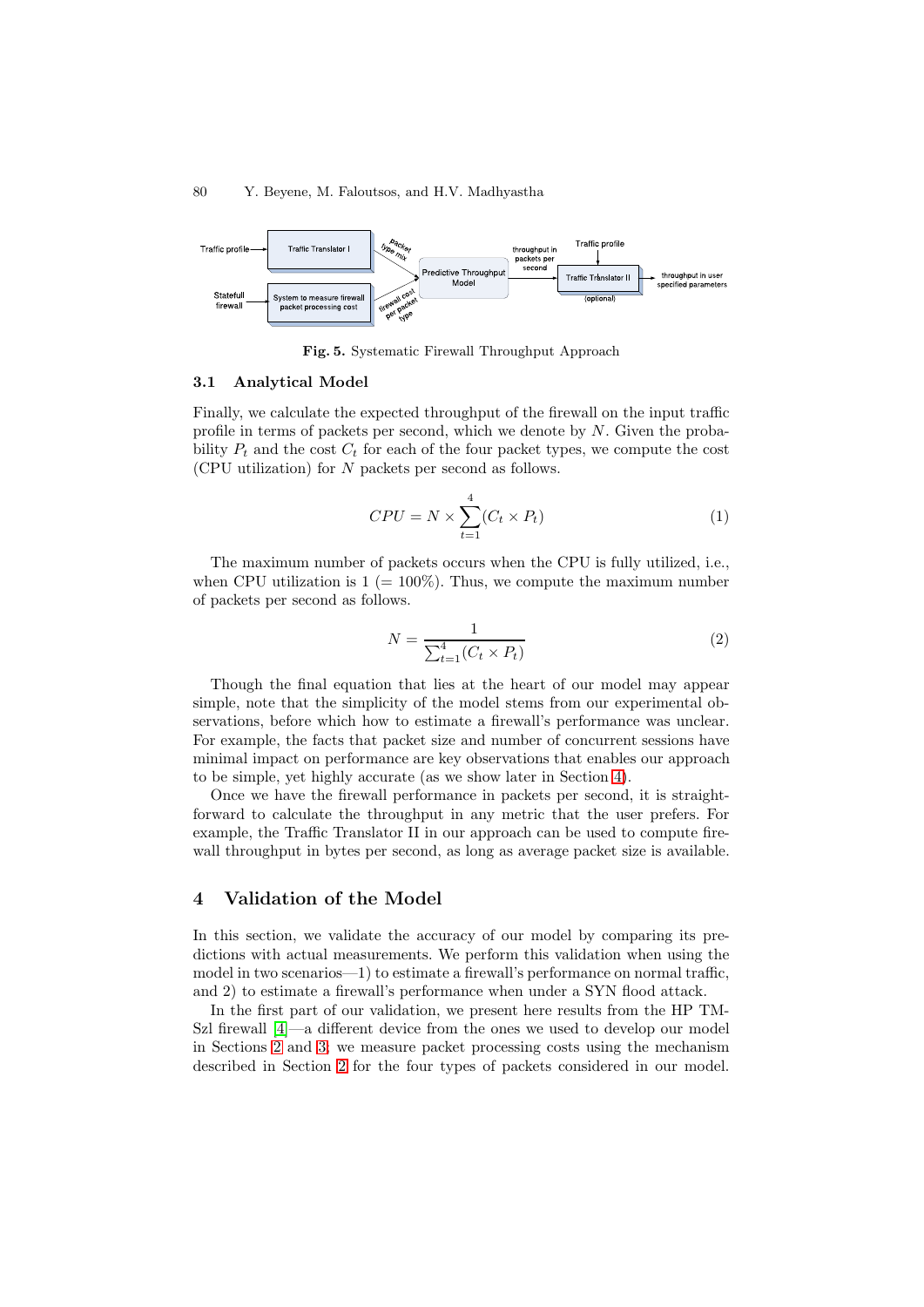<span id="page-7-0"></span>

**Fig. 6.** Comparison of measured throughput with throughput estimates from our model

We evaluate our model on four disparate profiles of normal traffic, which test different variations with respect to protocol type, packet size, and packet counts per flow. In the second part, we evaluate on the ability of our model to predict the performance of the SonicWall firewall when under a SYN flood attack.

**Normal traffic.** The four traffic profiles we consider are as follows. In our baseline traffic profile *TP1*, 20% of flows correspond to TCP traffic and the remaining 80% of flows are UDP. UDP flows send 100 packets/second and the average packet size is 64 bytes, while TCP flows send 1000 packets/second, and the average packet size is 512 bytes. In our second traffic profile *TP2*, we keep all parameters the same as in *TP1* but make all flows shorter; we decrease the number of packets per TCP and UDP flow to 10 and 1, respectively. Shorter flows result in a higher rate of session creation, which as we have shown earlier is an expensive operation for stateful firewalls. Third, in *TP3*, we change the average packet sizes in our baseline profile to make packets larger; we make average packet sizes for TCP and UDP flows to be 1024 bytes and 512 bytes respectively. Lastly, we use the standard HTTP-32K traffic profile generated by our BPS traffic generation tool. We analyzed the packets generated by our test tool and found that every HTTP flow contains 52 packets which includes 3 packets each for TCP connection setup and teardown, 1 HTTP GET, 1 ACK for the HTTP GET, 22 TCP data packets, and 22 TCP ACK packets. We use this information to compute the probabilities for our fourth traffic profile *TP4*.

For each of the four traffic profiles, we measure the maximum throughput that the HP TMSzl firewall can support by generating the corresponding traffic from our traffic generation tool and scaling up the rate of the traffic until we begin to observe packet drops. We then compare the measured values with the corresponding estimates provided by our model. Figure [6](#page-7-0) shows that our model's estimates are within 6% of the measured values for all four traffic profiles. These results highlight our model's ability to correctly predict the effects of variations in flow duration, packet sizes, and protocol types.

**Attack traffic.** Beyond estimating the throughput that a firewall can support on the normal traffic at a customer's site, customers may also want to ensure that the firewall they choose can support their traffic even when under attack. To evaluate the utility of our model in such a scenario, we consider the problem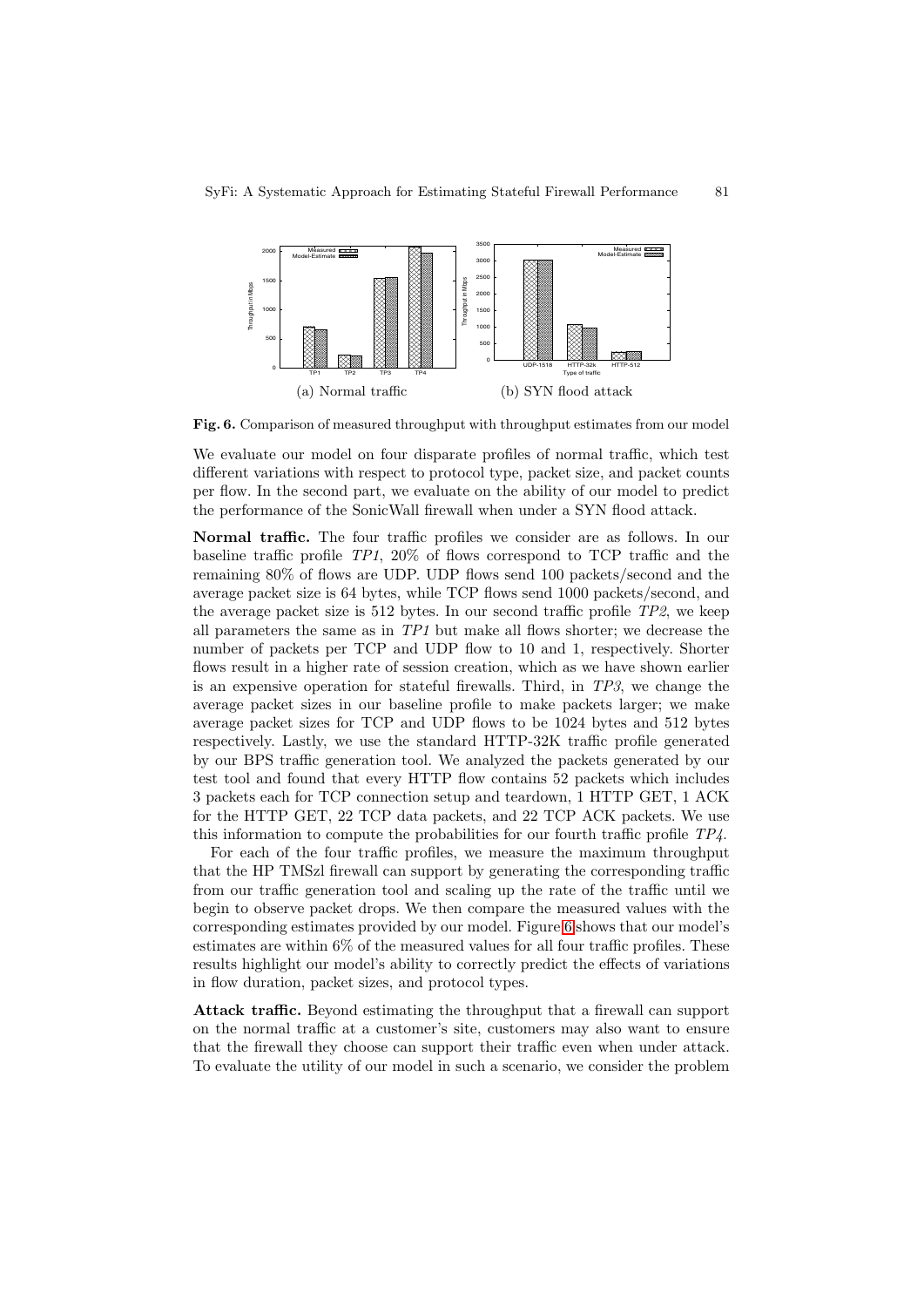#### 82 Y. Beyene, M. Faloutsos, and H.V. Madhyastha

of estimating firewall throughput in the face of a SYN flood attack. For this experiment, we consider three different standard traffic patterns in our traffic generation tool—UDP flows with 1518 bytes of data, HTTP flows with 32 KB of data, and HTTP flows with 512 bytes of data on average. We subject the SonicWall firewall to these traffic patterns in turn, and in each case, use our traffic generation tool to launch 10K SYN packets per second in parallel. Figure [6\(](#page-7-0)b) compares the measured values of the throughput sustained by the firewall with the corresponding estimates from our model. Our model's estimates are accurate with less than  $10\%$  error in all three traffic profiles.

The experiments reveal significant throughput change when traffic profile varies. Thus the 5 Gbps data sheet through for the HP TMSzl [\[4\]](#page-9-10), and the 3.9 Gbps throughput for SonicWall [\[6\]](#page-9-6) is over-optimistic.

Finally, we performed a preliminary investigation of the effect of the firewall's ruleset, i.e., the set of ACLs used to filter traffic, on session rate. We ran an experiment wherein we populated the firewall's ruleset with several DENY rules that do not match our test traffic, and added a single rule at the bottom to permit the test traffic. We repeated this experiment on all three firewalls, varying the number of rules and the test traffic. In all cases, we found that the maximum session rate significantly declines with an increase in the number of rules.

## **5 Related Work**

RFC 2544 [\[11\]](#page-10-9) is the industry leading network interconnecting device benchmarking methodology since 1999. RFC 2647 [\[22\]](#page-10-10) extends the terminology established with definitions specific to firewalls. It specifies device throughput to be tested with frames sized 64, 128, 256, 512, 1024 and 1518 bytes. Firewall vendors exploit RFC 2544 by publishing throughput measurements in bytes/sec conducted with full-sized (1,518 bytes) UDP packets only. Clearly, this does not reflect a typical enterprise traffic mix, which involves different protocols and packet sizes.

Third-party testing agencies such as NSS [\[23\]](#page-10-0) have challenged vendors by evaluating and comparing firewalls with respect to their performance, security, and stability. NSS measure throughput using a more realistic traffic mix. Though a step in the right direction, it doesn't address a customer's basic question of how the firewall will perform in her network since the firewall's throughput varies significantly across traffic profiles.

The focus of the research community has been on 1) optimizing firewall rules either by reordering rules or removing redundant rules  $[7,12,17]$  $[7,12,17]$  $[7,12,17]$ , 2) detecting policy errors in a firewall's ruleset [\[21,](#page-10-11)[18,](#page-10-3)[9\]](#page-9-4), 3) detecting anomalies and vulnerabilities in firewalls [\[9](#page-9-4)[,24](#page-10-12)[,14\]](#page-10-13), and 4) improving firewall design [\[16](#page-10-4)[,15\]](#page-10-5) to prevent the policy errors and anomalies from happening in the first place.

To the best of our knowledge, there is no prior work to answer the question *what is the performance a given customer can expect from a particular firewall?* Customers may therefore end up buying a low performing device which could potentially introduce a bottleneck into their network, or a high performing device that is more expensive than necessary. In this paper, we resolve this issue in a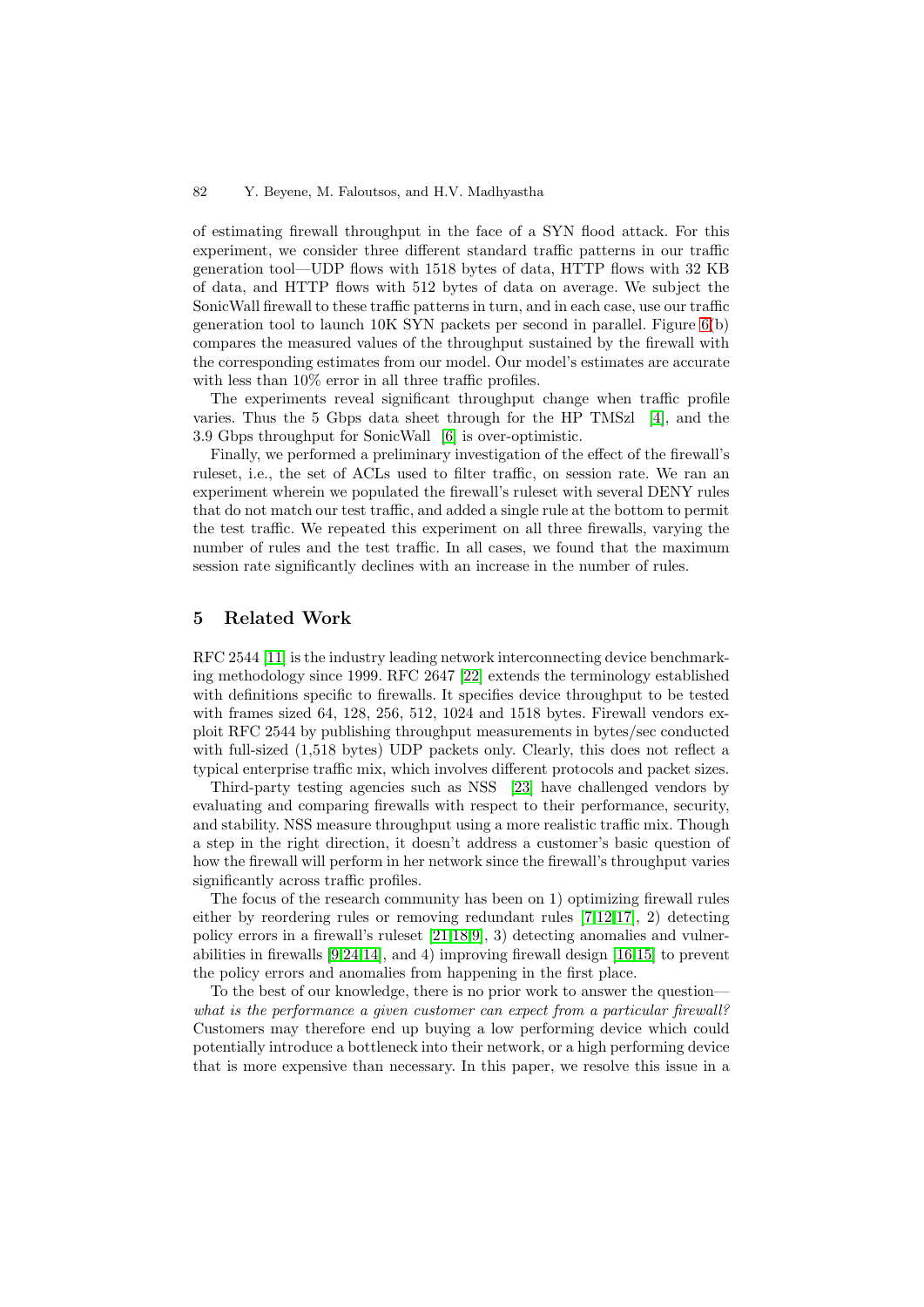systematic way, and our model accurately computes the expected performance of a firewall using a profile of the traffic profile from the deployment environment.

Perhaps the most closely related work in terms of resource based performance analysis is that of Dreger et al. [\[13\]](#page-10-14). They developed nidsconf, a tool that examines Intrusion Detection Systems resource utilization on a sample traffic profile and derives configurations that prevent bursts of packet drops due to spikes in CPU and memory utilization.

## **6 Conclusions**

Since performance numbers in the datasheets of firewalls are often inflated, customers of stateful firewalls today are left needing to rely on word of mouth recommendations to choose a firewall. To make the process more scientific, in this paper, we examined two state-of-the-art enterprise-level stateful firewalls to highlight the factors that affect their performance. Based on our observations that protocol and packet type matter for performance but packet sizes and number of concurrent sessions do not, we developed a model of firewall performance that takes as input characteristics of the particular firewall and the traffic at a target network. Our evaluations on a third firewall showed that our model can estimate throughput across different traffic profiles with over 90% accuracy. In the future, we will study the performance impact of payload inspection and connection teardown packets.

## <span id="page-9-2"></span>**References**

- <span id="page-9-1"></span><span id="page-9-0"></span>1. Comparison shopping for scalable firewall products, <http://tinyurl.com/7smaqet>
- 2. Data sheets lie: How to measure the performance, security and stability of network devices,
- <span id="page-9-7"></span><http://resources.breakingpoint.com/acton/form/567/0024:d-0004/0/> 3. Fortinet FortiGate-ONE,
- <span id="page-9-10"></span><http://www.fortinet.com/products/fortigate/one.html> 4. HP Threat Management Services zl module,
- <span id="page-9-8"></span><http://h20195.www2.hp.com/v2/GetPDF.aspx/4AA2-6512ENN.pdf/>
- 5. Next Generation Firewalls not ready to replace all legacy firewalls, [http://searchnetworking.techtarget.com/news/1520651/](http://searchnetworking.techtarget.com/news/1520651/Next-generation-firewalls-not-ready-to-replace-all-legacy-firewalls/) [Next-generation-firewalls-not-ready-to-replace-all-legacy-firewalls/](http://searchnetworking.techtarget.com/news/1520651/Next-generation-firewalls-not-ready-to-replace-all-legacy-firewalls/)
- <span id="page-9-6"></span>6. SonicWALL E-class network security appliance E5500, [http://www.firewalls.com/sonicwall/](http://www.firewalls.com/sonicwall/sonicwall-firewall/sonicwall-e-class-series/) [sonicwall-firewall/sonicwall-e-class-series/](http://www.firewalls.com/sonicwall/sonicwall-firewall/sonicwall-e-class-series/)
- <span id="page-9-3"></span>7. Acharya, S., Wang, J., Ge, Z., Zane, T.F., Greenberg, A.: Traffic-aware firewall optimization strategies. In: ICC (2006)
- <span id="page-9-5"></span>8. Al-Shaer, E., Hamed, H., Boutaba, R., Hasan, M.: Conflict classification and analysis of distributed firewall policies. In: IEEE JSAC (2005)
- <span id="page-9-4"></span>9. Baboescu, F., Varghese, G.: Fast and scalable conflict detection for packet classifiers. In: IEEE ICNP (2002)
- <span id="page-9-9"></span>10. BreakingPoint firewall performance testing, <http://www.breakingpointsystems.com/solutions/firewall-testing/>